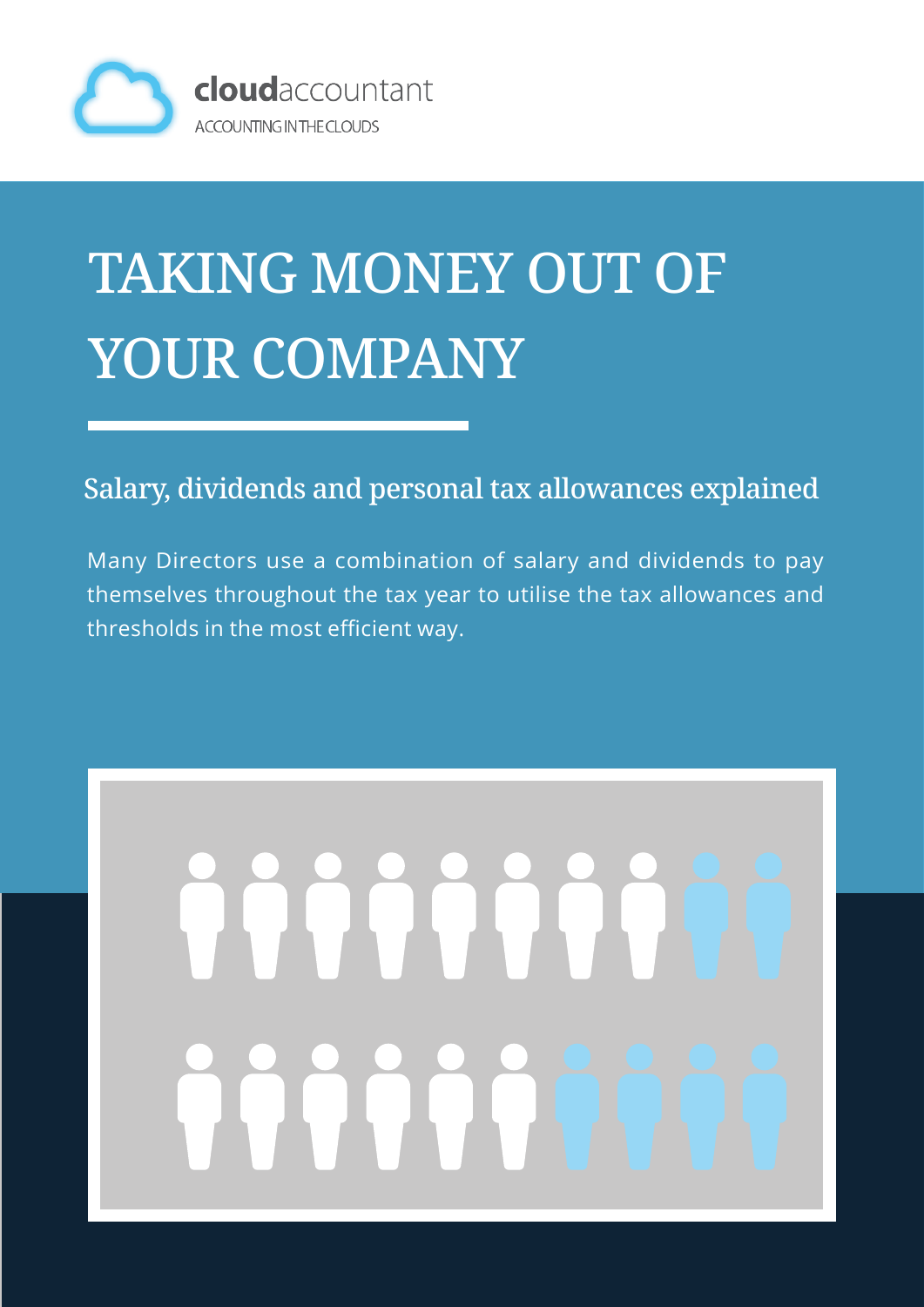#### Personal Income tax

As Director of a limited company you must submit an annual self-assessment tax return (aka Director's tax return) to HMRC. This return is completely separate from the company, as it only includes what you've earned as an individual.

Your self-assessment will declare all the income you've earned in the tax year, 6th April - 5th April. This might include income from your company, interest payments, income from a rental property and income from a separate job even if tax has already been deducted.

The return is due for submission and payment by the end of the following January, at the latest.

If you owe more than £1,000 in income tax you must make an advanced payment towards next year's tax bill. The advanced payment is split into 2 instalments, due in January and July. When we prepare your return we'll calculate this for you, let you know how much is owed and when the payment is due.

If you owe less than £1,000 in income tax, it's just one payment due by the end of January.

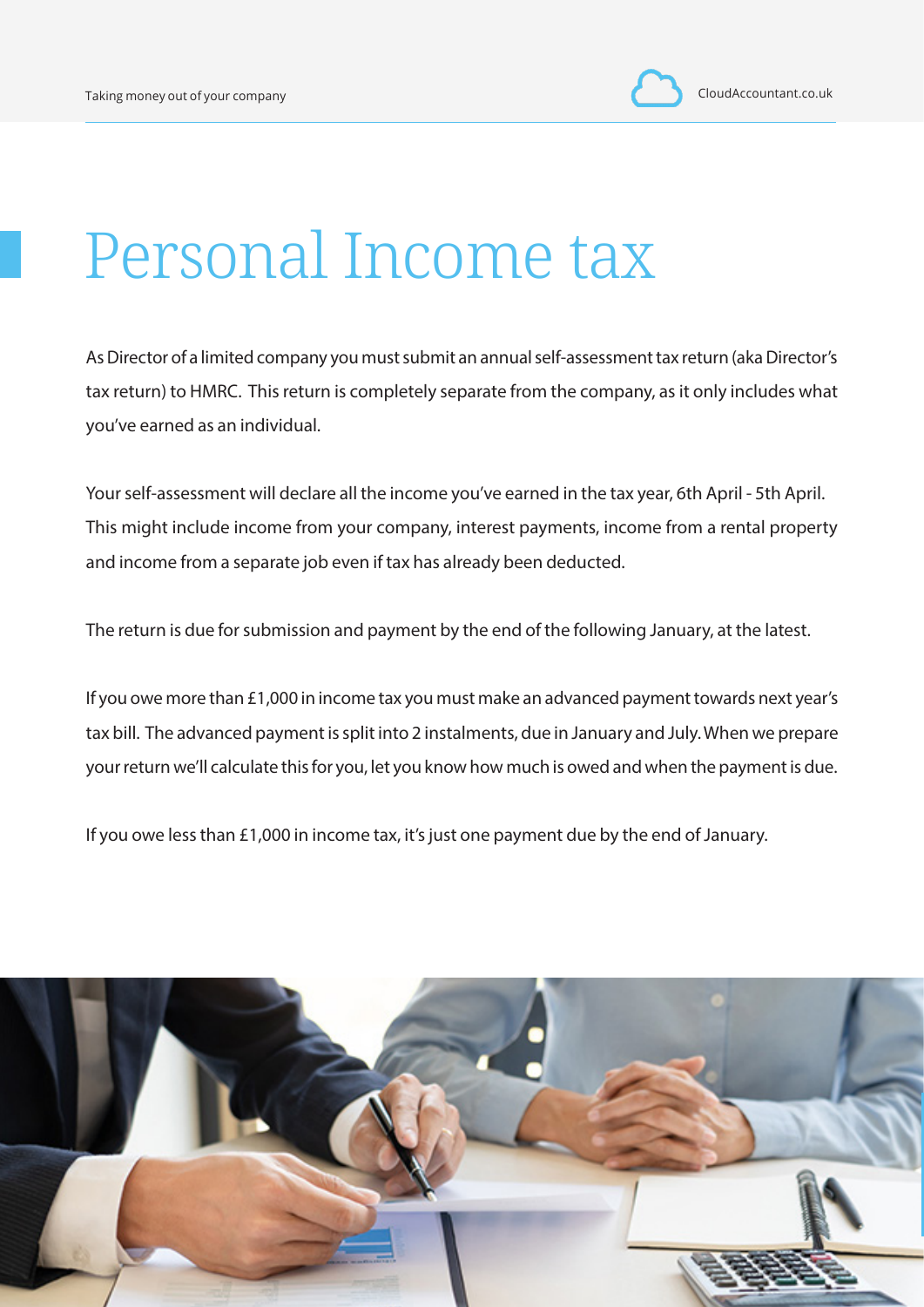### What is a dividend?

A dividend is a payment made to shareholders of a company.

Dividends can only be taken if the company has enough profits.

The tax on dividends is different from salary payments. Dividends are paid after corporation tax has been deducted so there's no tax impact for the company.

The first £2,000 of dividends in the tax year are taxed at 0%. If your profits and cash flow allow, you should always take £2,000 of dividends to ensure you benefit from this 0% rate.

Although dividends can be taken at any time in the year, you need make sure there's enough cash left in the business to cover any taxes not yet due, like VAT or corporation tax.

**More information is available here https://www.gov.uk/income-tax-rates**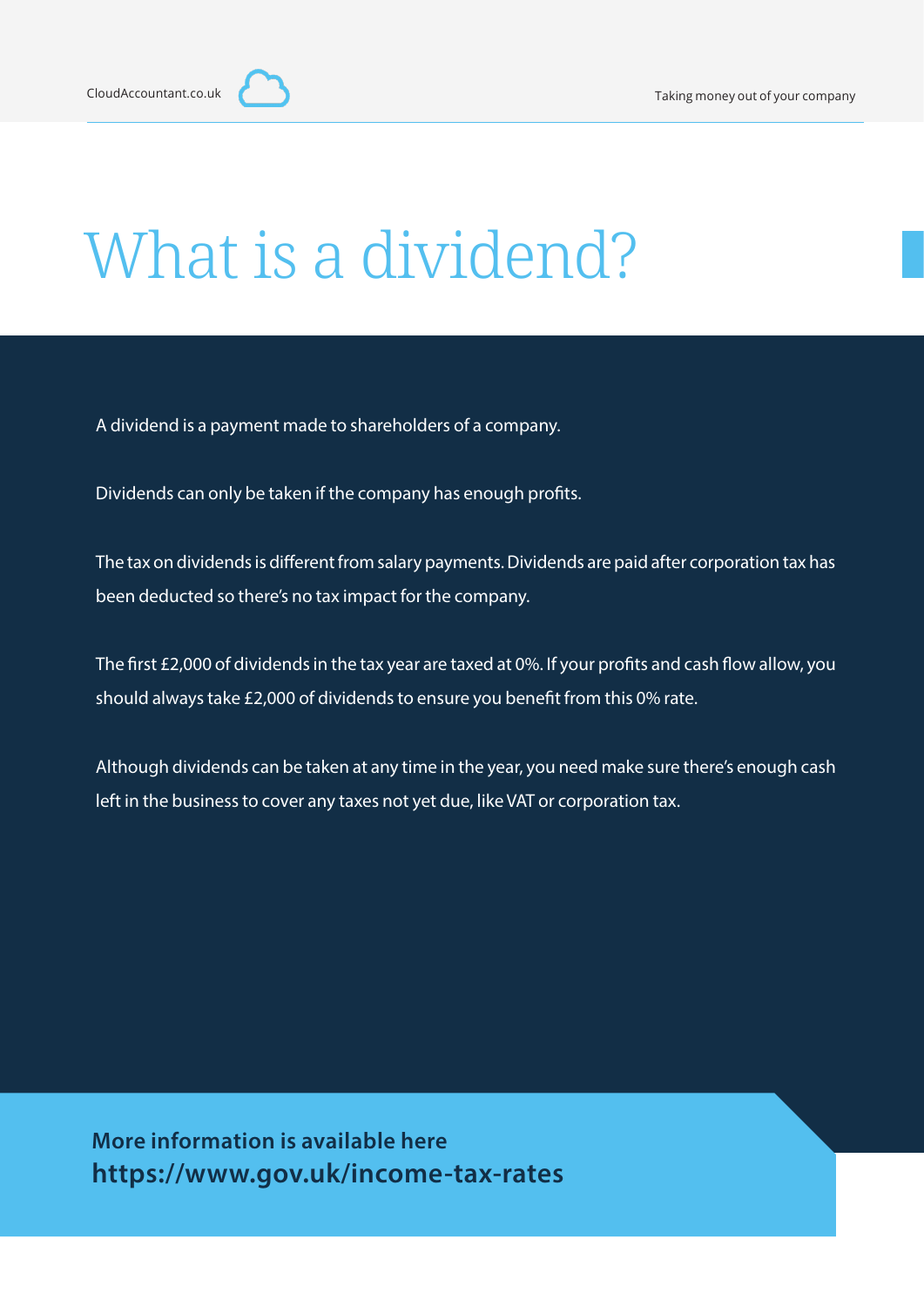#### Pay As You Earn 'PAYE'

The PAYE method is when income tax and National Insurance gets deducted from an employee's salary before it's paid. A payslip will show what's been deducted.

A tax-free level of income (personal income tax allowance) is available to most individuals. As a Director of a limited company, if you have no other income in the 2022/23 tax year, we'd advise you take a Director's salary of £758 per month.

This allows you to stay within your personal allowance and stay below the threshold where National Insurance becomes payable. From the company's perspective, it's also under the threshold for employer's National Insurance.

If you'd like to pay yourself a higher salary or more in dividends, we can help you understand the tax impact from an individual and company perspective.

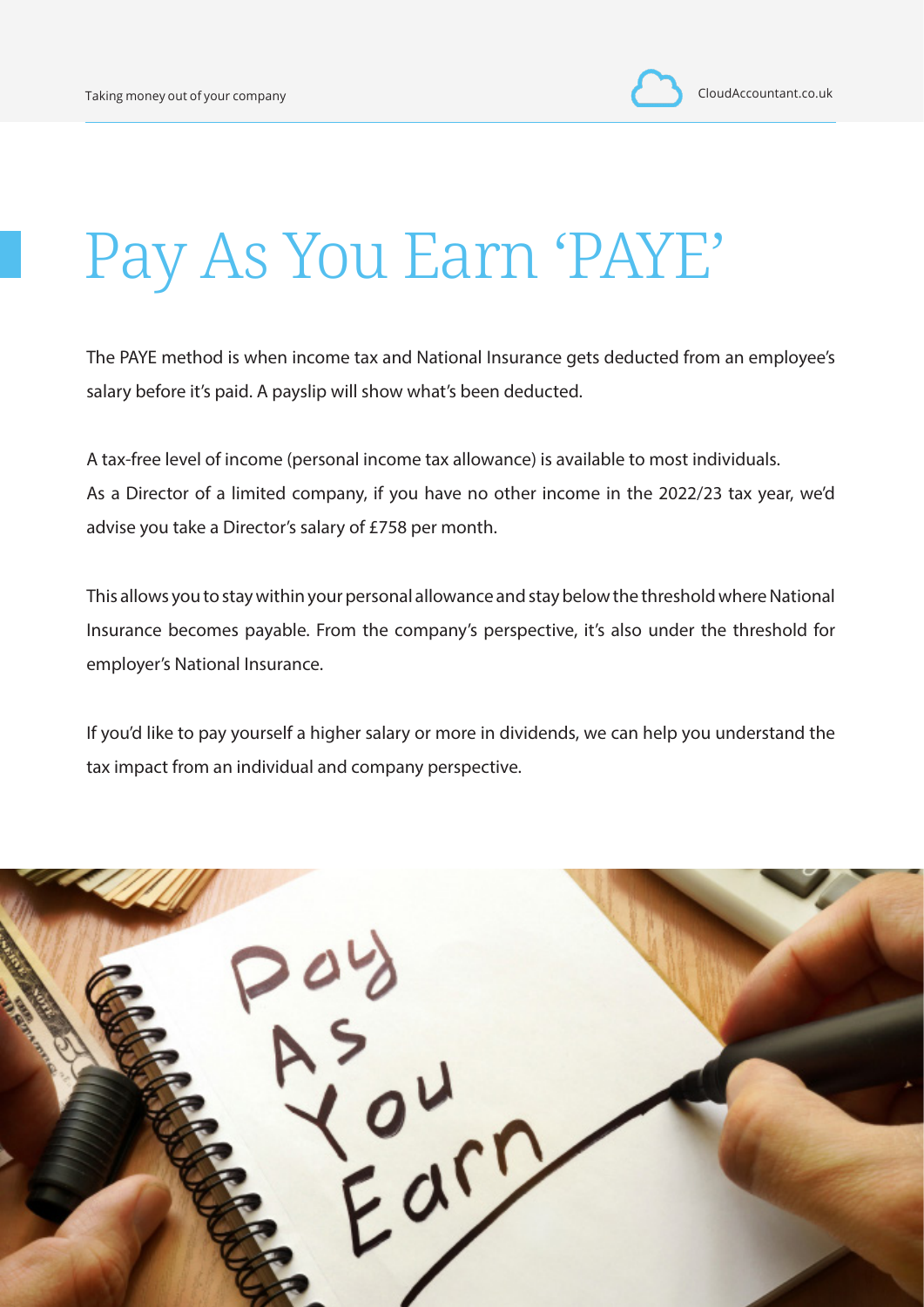## Income tax and dividend tax rates for 2022-2023

These tables explain the different tax rates for income tax and dividends.

When your self-assessment tax return is prepared, we'll look at your total income and calculate the relevant tax depending on the type of income you've received.

| <b>Income Tax Band Name</b> | <b>Tax Rates</b>                     |
|-----------------------------|--------------------------------------|
| Personal Allowance          | 0% on total income up to £12,570     |
| <b>Basic Rate Tax</b>       | 20% on total income £12,571-£50,270  |
| Higher Rate Tax             | 40% on total income £50,271-£150,000 |
| <b>Additional Rate Tax</b>  | 45% on total income £150,000 +       |

**More information is available here https://www.gov.uk/income-tax-rates**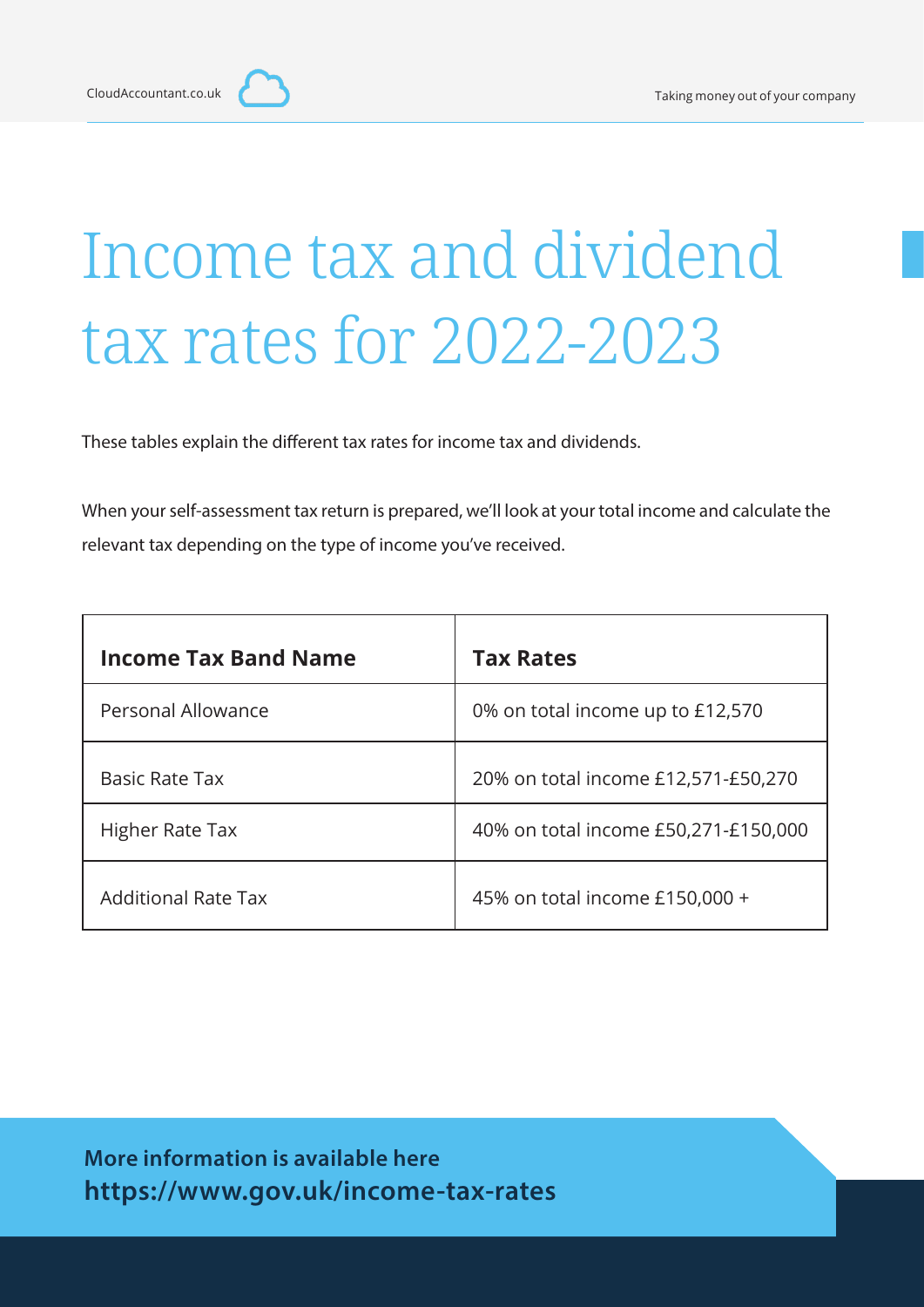

| <b>Dividend Tax Brackets</b> | <b>Dividend Tax Rates</b>                   |
|------------------------------|---------------------------------------------|
| Dividend tax-free allowance  | £2,000 (included in basic rate)             |
| Dividend basic rate          | 8.75% on total income up to £37,700         |
| Dividend higher rate         | 33.75% on total income £37,701-<br>£150,000 |
| Dividend additional rate     | 39.35% on total income above<br>£150,001    |

Before we can make any payroll (PAYE) filings for you, we need to have HMRC authorisation. Applying for this can take weeks so please let us know as soon as are thinking about taking a salary or hiring a member of staff.

We charge additional fees to process payroll and file pension contributions. If this isn't already included in your package, the Team would be happy to provide a quote.